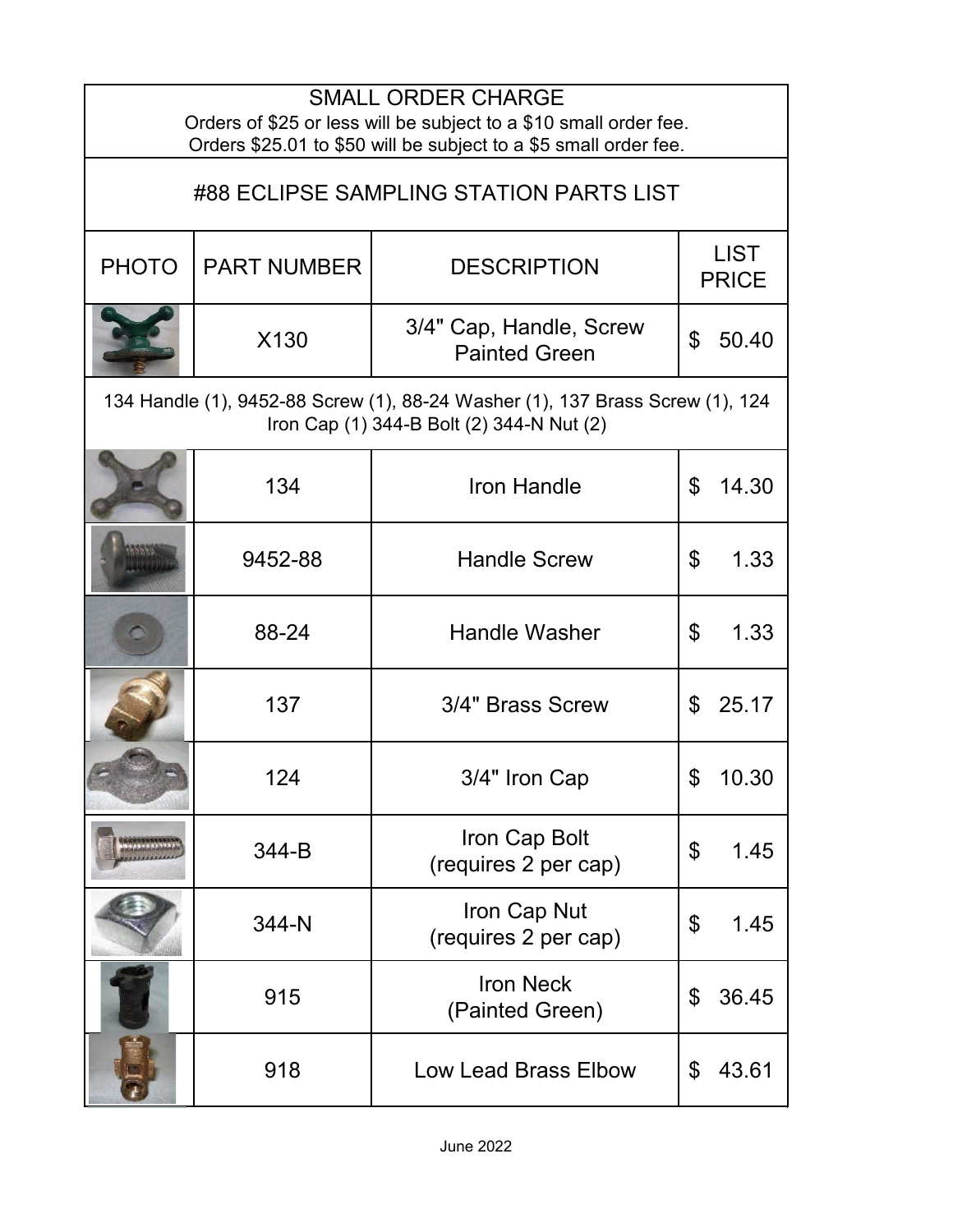|                                                                            | 88-3            | <b>Low Lead Brass Nozzle</b>                                             | \$             | 50.05 |
|----------------------------------------------------------------------------|-----------------|--------------------------------------------------------------------------|----------------|-------|
|                                                                            | 88-25           | <b>Vinyl Cap to Protect</b><br>88-3 Nozzle                               | $\mathfrak{L}$ | 1.69  |
|                                                                            | 322             | 3/4" Slide (Painted Green)                                               | \$             | 10.74 |
|                                                                            | 88-17           | Clamp                                                                    | \$             | 10.12 |
|                                                                            | 1GAL            | <b>Stand Pipe</b><br>(price per foot)<br>(measure exactly end to end)    | \$             | 24.90 |
|                                                                            | 3/8SSP          | <b>Operating Rod</b><br>(price per foot)<br>(measure exactly end to end) | \$             | 54.57 |
|                                                                            | <b>X8813-NS</b> | <b>Plunger Complete</b><br>3/8" Female Threads<br>$(2012 - )$            | \$             | 51.03 |
| 88-13-Plunger (1), 88-21 O-ring (1), 418-B Beveled Washer (1), 311 Nut (2) |                 |                                                                          |                |       |
|                                                                            |                 |                                                                          |                |       |
|                                                                            | X884            | #88 Repair Kit (2012-)                                                   | \$             | 4.16  |
|                                                                            |                 | 88-21 O-ring (1), 418-B Beveled Washer (1)                               |                |       |
|                                                                            | 88-21           | <b>O-Ring for Plunger</b>                                                | \$             | 1.63  |
|                                                                            | 418-B           | <b>Beveled Seat Washer</b>                                               | \$             | 2.00  |
|                                                                            | 9435            | <b>Sampling Point Cover</b>                                              | \$             | 1.54  |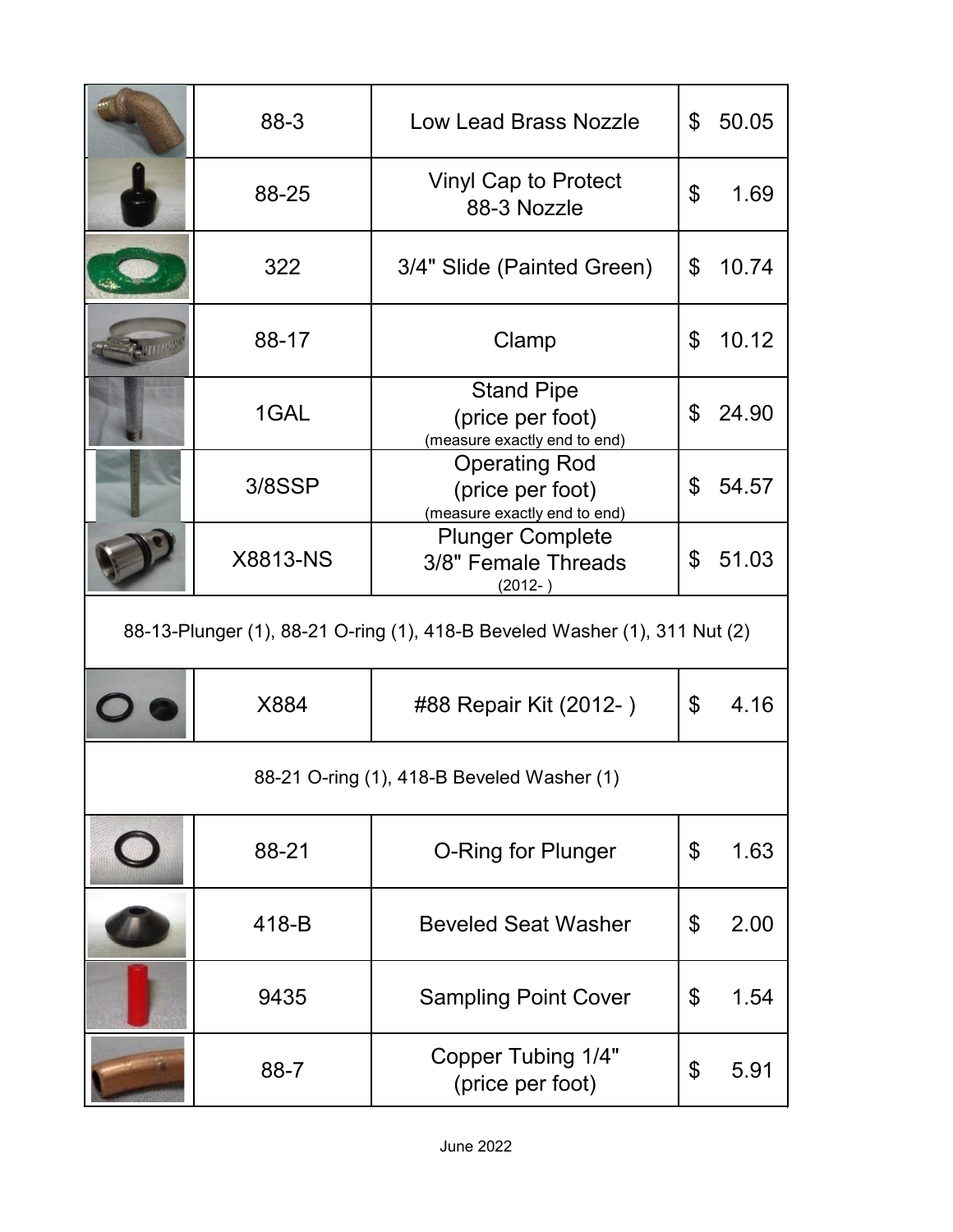|                                                                                                                                                                                                | 88-9  | Low Lead Brass Needle Valve                       | \$<br>34.35 |  |
|------------------------------------------------------------------------------------------------------------------------------------------------------------------------------------------------|-------|---------------------------------------------------|-------------|--|
|                                                                                                                                                                                                | 88-8  | Low Lead Brass Elbow<br>$1/4"$ Tube x $1/8"$ MNPT | \$<br>16.11 |  |
|                                                                                                                                                                                                | 88-10 | <b>Stainless Steel Valve Body</b>                 | \$<br>75.48 |  |
|                                                                                                                                                                                                | X883  | <b>Aluminum Cover and Base</b><br>Complete        | \$650.83    |  |
| 88-A Front Cover (1), 88-B Back Cover (1), 88-6 Rivet (2), 9419 Washer (2), 88-C1<br>Base (1), 88-C2 Base (1), 88-4 Bolt (6), 88-14 Washer (12), 9465-88 Lock Washer<br>$(6)$ , 88-5 Nut $(6)$ |       |                                                   |             |  |
|                                                                                                                                                                                                | X881  | <b>Aluminum Cover Complete</b><br>$(2018 -$       | \$498.50    |  |
| 88-A Front Cover (1), 88-B Back Cover (1), 88-6 Rivets (2), 9419 Washer (2)<br>(Due to compatibility, those with units made prior to 2018 must order X883)                                     |       |                                                   |             |  |
|                                                                                                                                                                                                | 88-A  | 88 Front Cover                                    | \$224.46    |  |
|                                                                                                                                                                                                | 88-B  | 88 Back Cover                                     | \$223.19    |  |
|                                                                                                                                                                                                | 88-6  | Rivets for #88 Cover<br>(requires 2 per case)     |             |  |
|                                                                                                                                                                                                | 9419  | <b>Washer for Rivets</b><br>(requires 2 per case) | \$<br>1.33  |  |
|                                                                                                                                                                                                | X882  | <b>Aluminum Base Complete</b><br>$(2018 -$        | \$237.03    |  |
| 88-C1 Base (1),88-C2 Base (), 88-4 Bolt (4), 88-14 Washer (8), 9465-88 Lock<br>Washer $(4)$ ,<br>88-5 Nut (4)<br>(Due to compatibility, those with units made prior to 2018 must order X883)   |       |                                                   |             |  |
| #88 ECLIPSE SAMPLING STATION OPTIONS PARTS LIST                                                                                                                                                |       |                                                   |             |  |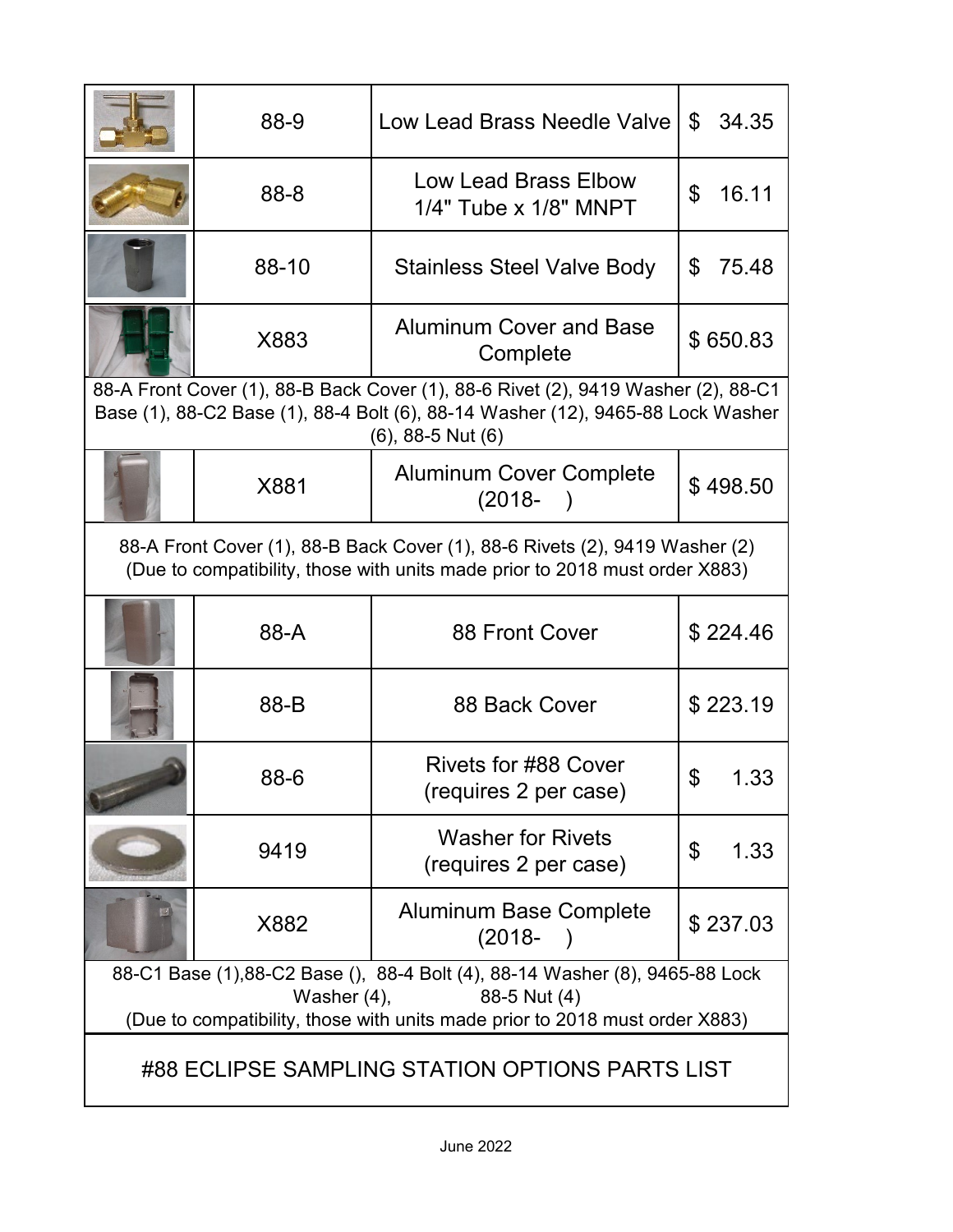| <b>PHOTO</b> | <b>PART NUMBER</b> | <b>DESCRIPTION</b>                                                          | <b>LIST</b><br><b>PRICE</b> |  |
|--------------|--------------------|-----------------------------------------------------------------------------|-----------------------------|--|
|              | 88P-1S             | <b>Small Pump</b>                                                           | \$125.00                    |  |
|              | <b>Z88PS</b>       | Large Pump                                                                  | \$155.00                    |  |
|              | 88-3T              | <b>Low Lead Brass Threaded</b><br><b>Nozzle</b>                             | \$<br>82.11                 |  |
|              | 88-26              | <b>Vinyl Cap to Protect</b><br>88-3T Nozzle                                 | \$<br>1.92                  |  |
|              | 1 <sub>BP</sub>    | <b>Brass Stand Pipe</b><br>(price per foot)<br>(measure exactly end to end) | \$124.19                    |  |
|              | 94-K               | Plastic Cap for 3/8" Tubing                                                 | \$<br>1.33                  |  |
|              | 3/8CT              | Copper Tubing 3/8" (extreme<br>cold climate)<br>(price per foot)            | $\mathfrak{P}$<br>8.37      |  |
|              | 3/8BV              | 3/8" Low Lead Ball Valve<br>(extreme cold)                                  | \$<br>52.26                 |  |
|              | 88-9M              | 3/8" Brass Elbow<br>(extreme cold climate)                                  | \$.<br>19.44                |  |
|              | 88-9C              | 3/8" Brass Adapter<br>(extreme cold climate)                                | \$<br>12.04                 |  |
|              | 88-9A              | 1/4" Low Lead Brass Ball<br>Valve                                           | \$<br>76.91                 |  |
|              | 88-9B              | 1/4" Brass Compression<br>Adapter                                           | \$<br>10.57                 |  |
|              | 88-23              | <b>Bolt for Pedestals</b><br>(requires 4 per pedestal)                      | \$<br>3.88                  |  |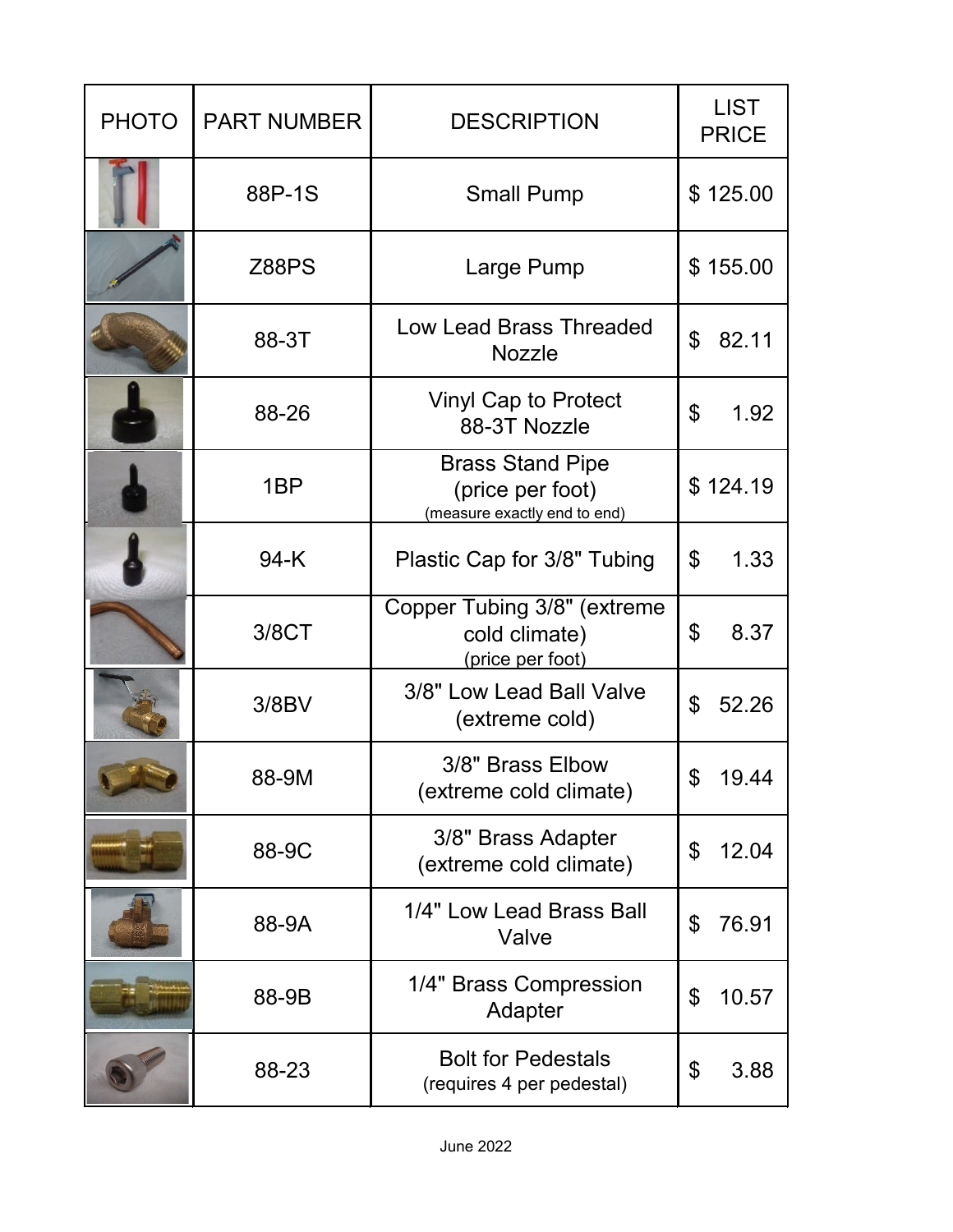|                                                                                                                                                                                                     | 678                | Coupling for 88 with Pedestal<br>(Painted Green)                                                         | $\mathfrak{L}$<br>80.08     |  |
|-----------------------------------------------------------------------------------------------------------------------------------------------------------------------------------------------------|--------------------|----------------------------------------------------------------------------------------------------------|-----------------------------|--|
|                                                                                                                                                                                                     | 88-22              | <b>88 Pedestal Gasket</b>                                                                                | \$<br>18.00                 |  |
|                                                                                                                                                                                                     | X88-LOCK           | Cable Lock for 88 Enclosure                                                                              | 22.00<br>\$                 |  |
|                                                                                                                                                                                                     | X88-PSI            | 88 Nozzle with PSI Gauge                                                                                 | \$<br>87.00                 |  |
| 88-3T Threaded Nozzle (1), 88-30 Garden Hose Connector (1), 88-31 Spindle (1),<br>88-28 PSI Gauge (1)                                                                                               |                    |                                                                                                          |                             |  |
|                                                                                                                                                                                                     | <b>X881D</b>       | <b>Plastic Dome Assembly</b><br>Complete                                                                 | \$358.81                    |  |
| 88-1D Dome (1), 882 Pipe Bracket (1), 883 U-Bolt (1), 884 Base Flange (1), 886<br>Lock Bracket (1), 887 Spring Pin (3), 889 Screw Nail (2), 3P Pipe (.625 feet), 344-B<br>Bolt (2), 9460 Washer (2) |                    |                                                                                                          |                             |  |
| #88 ECLIPSE SAMPLING STATION OLD STYLE PARTS LIST                                                                                                                                                   |                    |                                                                                                          |                             |  |
|                                                                                                                                                                                                     |                    |                                                                                                          |                             |  |
| <b>PHOTO</b>                                                                                                                                                                                        | <b>PART NUMBER</b> | <b>DESCRIPTION</b>                                                                                       | <b>LIST</b><br><b>PRICE</b> |  |
|                                                                                                                                                                                                     | <b>X8813-RETRO</b> | <b>Retrofit Plunger Complete for</b><br>2004 to 2011 Plungers                                            | 51.03                       |  |
|                                                                                                                                                                                                     |                    | 88-13-RETRO Spacer (1), 88-13 Plunger (1), 88-21 O-ring (1), 418-B Beveled<br>Washer (1), 311-SS Nut (2) |                             |  |
|                                                                                                                                                                                                     | <b>X884-OLD</b>    | #88 Repair Kit<br>1/4" Female Plunger<br>$(2004 - 2011)$                                                 | \$<br>5.95                  |  |
|                                                                                                                                                                                                     |                    | 88-21 O-ring (1), 418-A Flat Washer (1), 418-B Beveled Washer (1)                                        |                             |  |